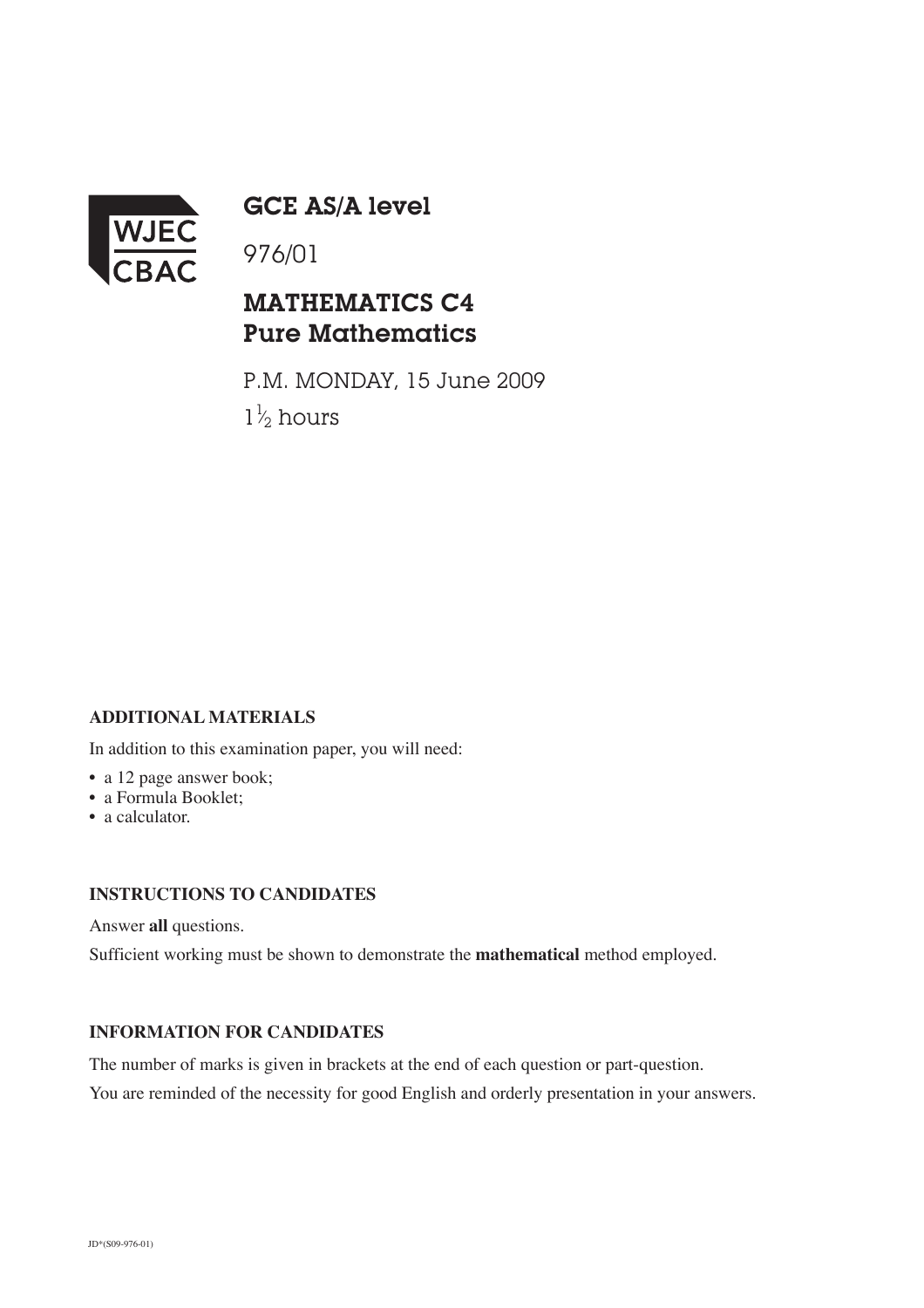**1.** Given that

$$
f(x) = \frac{3x}{(1+x)^2(2+x)},
$$

- *(a)* express  $f(x)$  in terms of partial fractions, [4]
- *(b)* evaluate  $\int_0^1$ *f* (*x*)d*x*,

giving your answer correct to three decimal places. [4]

- **2.** Find all the values of  $\theta$  in the range  $0^{\circ} \le \theta \le 360^{\circ}$  satisfying  $3\sin 2\theta = 2\sin \theta$ . [5]
- 3. *(a)* Express  $\cos\theta + \sqrt{3} \sin\theta$  in the form  $R\cos(\theta \alpha)$ , where  $R > 0$  and  $0^{\circ} < \alpha < 90^{\circ}$ . [3]
	- *(b)* Find all values of  $\theta$  in the range  $0^{\circ} \le \theta \le 360^{\circ}$  satisfying

$$
\cos \theta + \sqrt{3} \sin \theta = 1. \tag{4}
$$

- **4.** The region bounded by the curve  $y = \cos 2x$ , the *x*-axis and the lines  $x = 0$  and  $x = \frac{\pi}{8}$ , is rotated about the *x*-axis through four right-angles. Find the volume of the solid generated.  $\qquad \qquad [6]$ 8
- **5.** The parametric equations of the curve *C* are  $x = t^2$ ,  $y = t^3$ . The point *P* has parameter *p*.
	- *(a)* Show that the equation of the tangent to *C* at the point *P* is  $3px 2y = p^3$ .  $[4]$
	- *(b)* The tangent to *C* at the point *P* intersects *C* again at the point  $Q(q^2, q^3)$ . Given that  $p = 2$ , show that *q* satisfies the equation  $q^3 - 3q^2 + 4 = 0$  and determine the value of *q*. [5]

6. (a) Find 
$$
\int (x+3)e^{2x} dx
$$
. [4]

(b) Use the substitution  $u = 2\cos x + 1$  to evaluate

$$
\int_0^{\frac{\pi}{3}} \frac{\sin x}{\sqrt{(2\cos x + 1)}} dx.
$$
 [5]